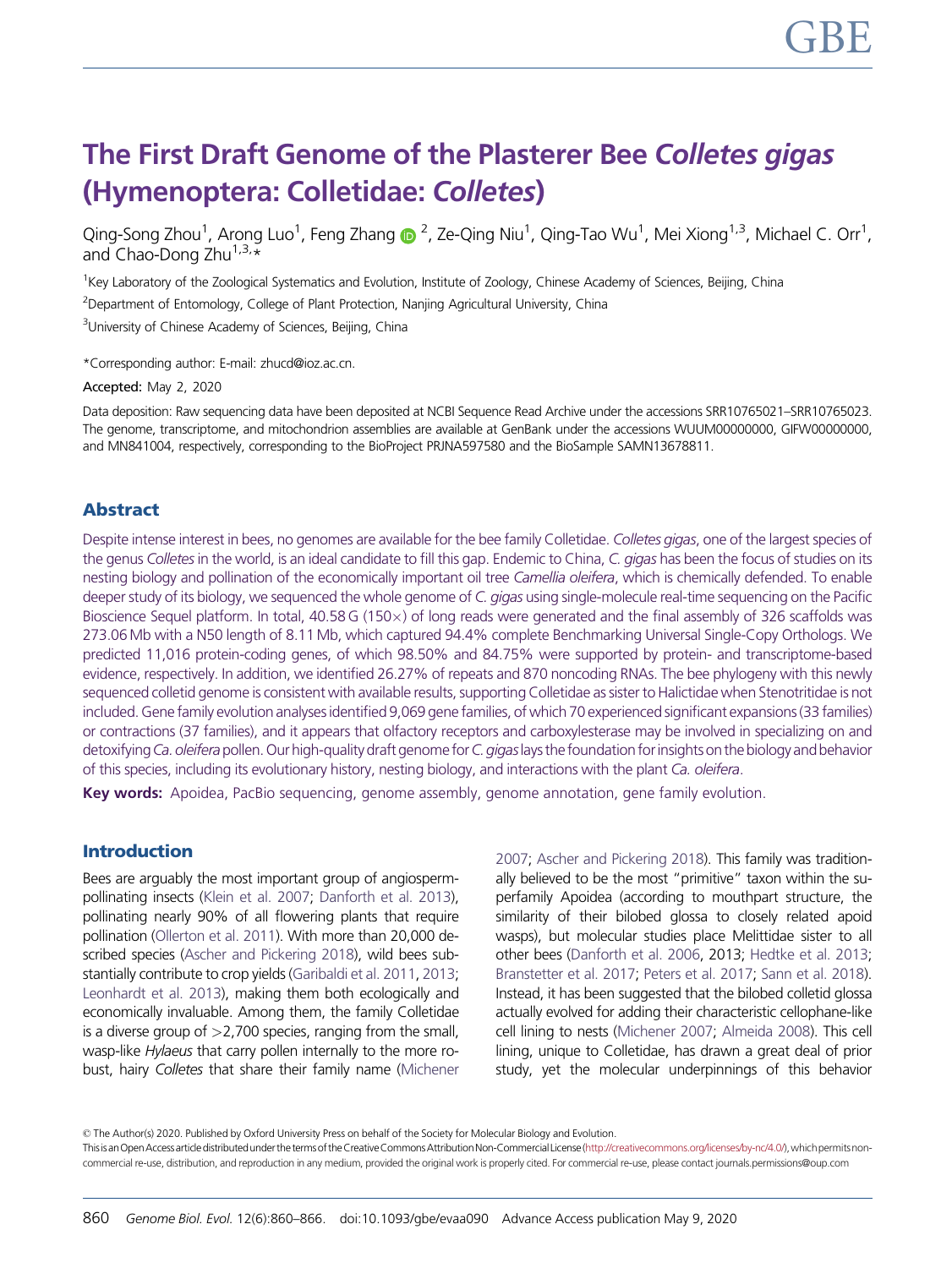remain unknown. Colletes specifically nest in the ground and they are the second-largest genus in the family. Though they have been well studied for their systematics and taxonomy [\(Michener 2007](#page-6-0); [Kuhlmann and Proshchalykin 2011](#page-6-0), [2013;](#page-6-0) [Niu, Kuhlmann, et al. 2013;](#page-6-0) [Niu, Zhu, et al. 2013;](#page-6-0) [Niu et al.](#page-6-0) [2014a,](#page-6-0) [2014b\)](#page-6-0), few studies have examined their molecular phylogenetics and evolution [\(Kuhlmann et al. 2009](#page-6-0); [Almeida](#page-5-0) [et al. 2012](#page-5-0); [Ferrari et al. 2020\)](#page-5-0).

Despite general interest in bees, no whole genome has been reported from the family Colletidae until now [\(Branstetter et al. 2018](#page-5-0)). Here, we present the wholegenome sequence of Colletes gigas, de novo assembled using single-molecule real-time Pacific Bioscience (PacBio) long reads. We annotated essential genomic elements, repeats, protein-coding genes, and noncoding RNAs (ncRNAs), and further compared gene family evolution across major bee lineages. Further, we carried out phylogenomic analyses of bee families using single-copy (Benchmarking Universal Single-Copy Ortholog [BUSCO]) markers for the first time. We also discuss our findings in relation to C. gigas specializing on Camellia oleifera [\(Huang et al. 2015](#page-6-0)), an economically important tea tree with toxic pollen, documented to deplete honey bee colonies when foraged on [\(Su et al. 2011](#page-6-0)). Therefore, this and future studies will prove vital for understanding the evolution of floral specialization, especially for chemically defended resources.

# Materials and Methods

#### Sample Collection, Sequencing, and Quality Control

We collected specimens of C. gigas in Ca. oleifera plantations in East-Central China (Tangchi Village, Shucheng County, Lu'an City, Anhui Province, China). A total of 17 C. gigas specimens were collected, including 2 males and 15 females. The species was identified by author Ze-Qing Niu using traditional morphological approaches based on body size, head breadth, facial fovea, clypeus, mesonotum, and wing venations [\(Wu 1965;](#page-6-0) [Niu, Kuhlmann, et al. 2013\)](#page-6-0), as well as the biology and phenology [\(Huang et al. 2015\)](#page-6-0). Species identification was also verified by DNA barcoding analyses using COI gene of genus Colletes available in National Center for Biotechnology Information (NCBI; [supplementary file S1,](https://academic.oup.com/gbe/article-lookup/doi/10.1093/gbe/evaa090#supplementary-data) [Supplementary Material](https://academic.oup.com/gbe/article-lookup/doi/10.1093/gbe/evaa090#supplementary-data) online). Upon collection, specimens were brought back to the laboratory alive, flash-frozen in liquid nitrogen, and stored in  $-80^{\circ}$ C for long-term preservation. As Hymenoptera use a haplodiploid sex-determination system, we used a single male adult C. gigas (NCBI taxonomy ID: 935657) (Voucher Code: AHSC1104, [supplementary fig.](https://academic.oup.com/gbe/article-lookup/doi/10.1093/gbe/evaa090#supplementary-data) [S1](https://academic.oup.com/gbe/article-lookup/doi/10.1093/gbe/evaa090#supplementary-data), [Supplementary Material](https://academic.oup.com/gbe/article-lookup/doi/10.1093/gbe/evaa090#supplementary-data) online) with its gut contents removed for PacBio sequencing, whereas two female specimens with their gut contents removed were used for Illumina whole-genome (Voucher Code: AHSC1105) and Illumina transcriptome (Voucher Code: AHSC1107) sequencing. The remaining specimens (Female: AHSC1101- 03 and AHSC1108-17; Male: AHSC1106) were deposited at the Institute of Zoology, Chinese Academy of Sciences.

Genomic DNA/RNA extraction, library preparation, and sequencing were conducted by the company Nextomics (Wuhan, China). For long-read sequencing, a library was constructed with an insert size of 10 kb and sequenced using P6- C4 chemistry on the PacBio Sequel platform. For short-read sequencing, paired-end libraries were constructed with an insert size of 400 bp and sequenced  $(2 \times 150)$  on the Illumina HiSeq X Ten platform.

Raw Illumina short reads were compressed into clumps, and duplicates were removed with clumpify.sh (BBTools suite v37.93, Bushnell). Quality control was performed with bbduk.sh (BBTools): Both sides were trimmed to Q20 based on Phred scores, reads shorter than 15 bp or with more than 5 Ns were discarded, poly-A or poly-T tails of at least 10 bp were trimmed, and overlapping paired reads were corrected.

#### Genome Size Estimation

We employed the strategy of short-read k-mer distributions to estimate the genome size. The histogram of k-mer frequencies was first computed with 17-mers and 21-mers using khist.sh (BBTools). Genome size was then estimated with a maximum k-mer coverage of 1,000 using GenomeScope v1.0.0 [\(Vurture et al. 2017](#page-6-0)).

#### Genome, Mitochondrion, and Transcriptome Assembly

We performed de novo genome assembly with long reads using Flye (v2.4.2) [\(Kolmogorov et al. 2019](#page-6-0)) and Falcon (pb-assembly v0.0.4) [\(Chin et al. 2016](#page-5-0)) (length\_cutoff\_pr =  $7,000$ , max-diff  $= 100$ , max-cov  $= 100$ , and min-cov  $= 2$ ). Both assemblies were first polished by Flye (–polish\_target) on raw PacBio sequences. To improve genome contiguity, the two assemblies generated from Flye and Falcon pipelines were merged into one assembly after two rounds of quickmerge v0.3 [\(Chakraborty et al. 2016](#page-5-0)) with USAGE 2 [\(https://github.](https://github.com/mahulchak/quickmerge/wiki) [com/mahulchak/quickmerge/wiki](https://github.com/mahulchak/quickmerge/wiki), last accessed November 12, 2016), which was further polished with Illumina short reads using two rounds of Pilon v1.22 [\(Walker et al. 2014\)](#page-6-0). Subsequently, we filtered possible contaminants by HS-BlastN [\(Chen et al. 2015](#page-5-0)) employing BLAST +  $v2.7.1$  ([Camacho et al.](#page-5-0) [2009\)](#page-5-0) against the NCBI nucleotide database and checked vector contamination using VecScreen against the UniVec database.

We assembled the mitochondrial genome of C. gigas based on Illumina short reads using Mitobim v1.9.1 [\(Hahn](#page-5-0) [et al. 2013\)](#page-5-0) and with reference to the published mitochondrial genome of C. gigas (KM978210, [Huang et al. 2016](#page-6-0)), which was then annotated with MITOS webserver ([Bernt et al.](#page-5-0) [2013\)](#page-5-0). We performed transcriptome assembly under a genome-guided method via HISAT2 v2.1.0 [\(Kim et al.](#page-6-0) [2015\)](#page-6-0), mapping RNA sequencing (RNA-seq) reads to our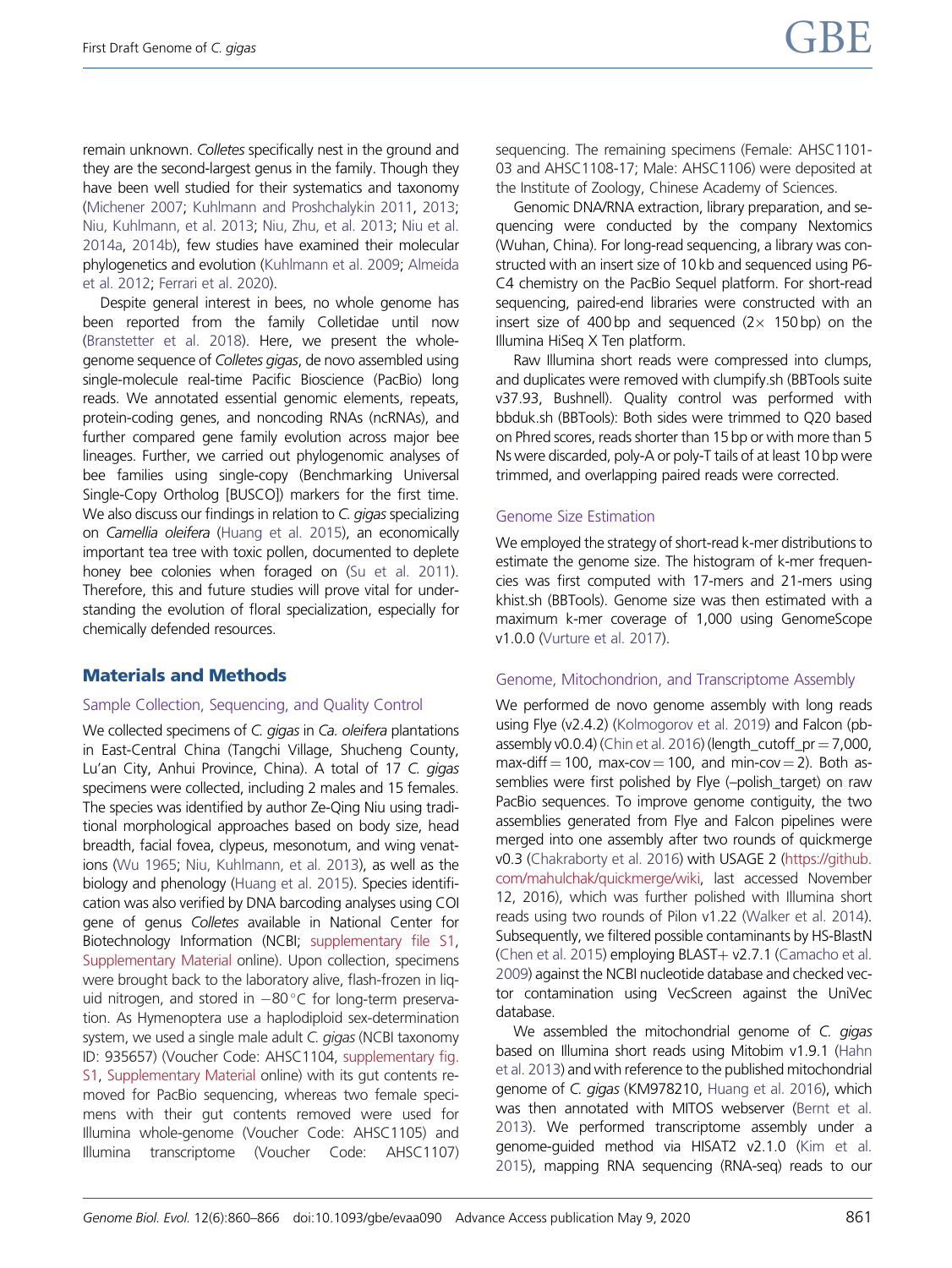assembled genome, and then assembled with StringTie v1.3.4 [\(Pertea et al. 2015](#page-6-0)). Redundant isoforms were removed with Redundans v0.13c (Pryszcz and Gabaldón [2016](#page-6-0)) under default parameters. We finally evaluated the completeness of all assemblies using the BUSCO [\(Waterhouse et al. 2018](#page-6-0)) analyses against the insect data set ( $n = 1,658$ ).

## Genome Annotation

We generated a custom library by combining a de novo species-specific repeat library constructed by RepeatModeler version open-1.0.11 (Smit and Hubley 2008–2015 [www.](http://www.repeatmasker.org) [repeatmasker.org,](http://www.repeatmasker.org) last accessed April 8, 2020) with the Dfam 3.0 [\(Hubley et al. 2016\)](#page-6-0) and RepBase-20181026 databases [\(Bao et al. 2015\)](#page-5-0). Repeats were identified and masked using RepeatMasker v4.0.9 (Smit AFA, Hubley R, Green P. 2013-2015 [www.repeatmasker.org/faq.html,](http://www.repeatmasker.org/faq.html) last accessed April 9, 2019) together with the custom library.

Gene prediction was conducted with the MAKER v2.31.10 pipeline [\(Holt and Yandell 2011](#page-5-0)) by integrating ab initio, transcriptome-based, and protein homology-based evidence. Ab initio gene predictions were performed with Augustus v3.3 ([Stanke et al. 2004\)](#page-6-0) and GeneMark-ET v4.33 [\(Lomsadze et al. 2005\)](#page-6-0). We trained two predictors using BRAKER v2.1.0 ([Hoff et al. 2016](#page-5-0)) with RNA-seq data and used previously assembled, genome-guided transcripts as transcriptome-based evidence.

Homology-based gene functions were assigned using Diamond v0.9.18 [\(Buchfink et al. 2015](#page-5-0)) and the UniProtKB (SwissProt + TrEMBL) (–sensitive -e 1e–5). Protein domains, gene ontology, and pathway annotations were searched with InterProScan 5.34-73.0 ([Finn et al. 2017](#page-5-0)) against the Pfam [\(Finn et al. 2014\)](#page-5-0), PANTHER ([Mi et al. 2017](#page-6-0)), Gene3D [\(Lewis et al. 2018\)](#page-6-0), Superfamily ([Wilson et al. 2009\)](#page-6-0), and CDD [\(Marchler-Bauer et al. 2017](#page-6-0)) databases. Protein sequences of Tribolium castaneum, Acyrthosiphon pisum, Apis mellifera, Drosophila melanogaster, Bombus impatiens, and Bombyx mori were downloaded as protein homology-based evidence from Ensembl [\(Flicek et al. 2014](#page-5-0)).

ncRNAs were identified with Infernal v1.1.2 [\(Nawrocki and](#page-6-0) [Eddy 2013](#page-6-0)) against the Rfam v14.0 ([Kalvari et al. 2018](#page-6-0)) database. Transfer RNAs were further refined with tRNAscan-SE v2.0 ([Lowe and Eddy 1997\)](#page-6-0).

## Phylogenomic Analyses

We generated a phylogeny of Apoidea using two data types. The first part is public genomic data from 17 species (see [sup](https://academic.oup.com/gbe/article-lookup/doi/10.1093/gbe/evaa090#supplementary-data)[plementary table S1](https://academic.oup.com/gbe/article-lookup/doi/10.1093/gbe/evaa090#supplementary-data), [Supplementary Material](https://academic.oup.com/gbe/article-lookup/doi/10.1093/gbe/evaa090#supplementary-data) online) with 2 species from Vespidae and Bethylidae selected as outgroups. The second component is RNA-seq data from six other species from GenBank (see [table 1\)](#page-3-0). We assembled the transcripts using Trinity v2.8.6 [\(Grabherr et al. 2011](#page-5-0)), combined highly similar transcripts, and extracted the longest transcripts using CD- HIT-EST ([Li and Godzik 2006](#page-6-0)). Complete, single-copy genes were selected using BUSCO assessments against the Hymenoptera data set ( $n = 4,415$ ). For phylogenetic analyses, single-copy genes matrices were then generated following [Zhang et al. \(2019\)](#page-6-0) using MAFFT v7.394 [\(Katoh and Standley](#page-6-0) [2013\)](#page-6-0), trimAl v1.4.1 [\(Capella-Guti](#page-5-0)érrez et al. 2009), and FASconCAT-G v1.04 (Kück and Longo 2014).

Phylogenomic tree reconstructions were made using maximum likelihood (ML) and coalescent-based species tree (ASTRAL) methods. ML reconstructions were performed using IQ-TREE v1.6.3 [\(Nguyen et al. 2015](#page-6-0)) with 1,000 ultrafast bootstraps (UFBoot, [Hoang et al. 2018](#page-5-0)) and 1,000 SH-aLRT replicates [\(Guindon et al. 2010](#page-5-0)). Partitioning schemes and substitution models were estimated with ModelFinder (built into IQ-TREE; [Kalyaanamoorthy et al. 2017](#page-6-0)). Species trees were estimated using ASTRAL-III v5.6.1 ([Zhang et al. 2018](#page-6-0)) based on gene trees generated with IQ-TREE on individual gene alignments. Local branch supports were estimated from quartet frequencies [\(Sayyari and Mirarab 2016\)](#page-6-0).

## Gene Family Identification and Evolution

We identified gene families using 14 public genome protein sequences of insect species, including 13 Hymenoptera species, five Apidae species (Apis mellifera, Bombus impatiens, Ceratina calcarata, Habropoda laboriosa, and Melipona quadrifasciata), two Megachilidae species (Megachile rotundata and Osmia bicornis), one Halictidae species (Dufourea novaeangliae), and one species each from Formicidae (Harpegnathos saltator), Vespidae (Polistes dominula), Braconidae (Diachasma alloeum), Pteromalidae (Nasonia vitripennis), and Diprionidae (Neodiprion lecontei). Drosophila melanogaster was selected as the outgroup. OrthoFinder v2.2.7 ([Emms and Kelly 2015\)](#page-5-0) was used to infer orthogroups with Diamond [\(Buchfink et al. 2015](#page-5-0)) as the sequence aligner. Gene family evolution (gain and loss) was analyzed using CAFE v4.2 ([Han et al. 2013](#page-5-0)) with the lambda parameter used to calculate birth and death rates. The ultrametric tree generated from OrthoFinder was transformed using r8s [\(Sanderson 2003\)](#page-6-0) and time calibrated by the divergence time (99 Ma) of Habropoda laboriosa and Dufourea novaean-gliae from the TimeTree database [\(Kumar et al. 2017\)](#page-6-0).

# Results and Discussion

# Genome Sequencing and Assembly

We generated 6,251,585 subreads on the PacBio Sequel platform totaling 40.58 Gb (150 $\times$ ). The mean and N50 length of long subreads were 6.49 and 11.44 kb, respectively. A total of 39.1 Gb (147.5 $\times$ ) and 7.77 Gb clean data were produced on the Illumina HiSeq X Ten platform for whole-genome and transcriptome sequencing, respectively.

The estimated genome size varied from 299.45 to 322.07 Mb at a maximum k-mer coverage of 1,000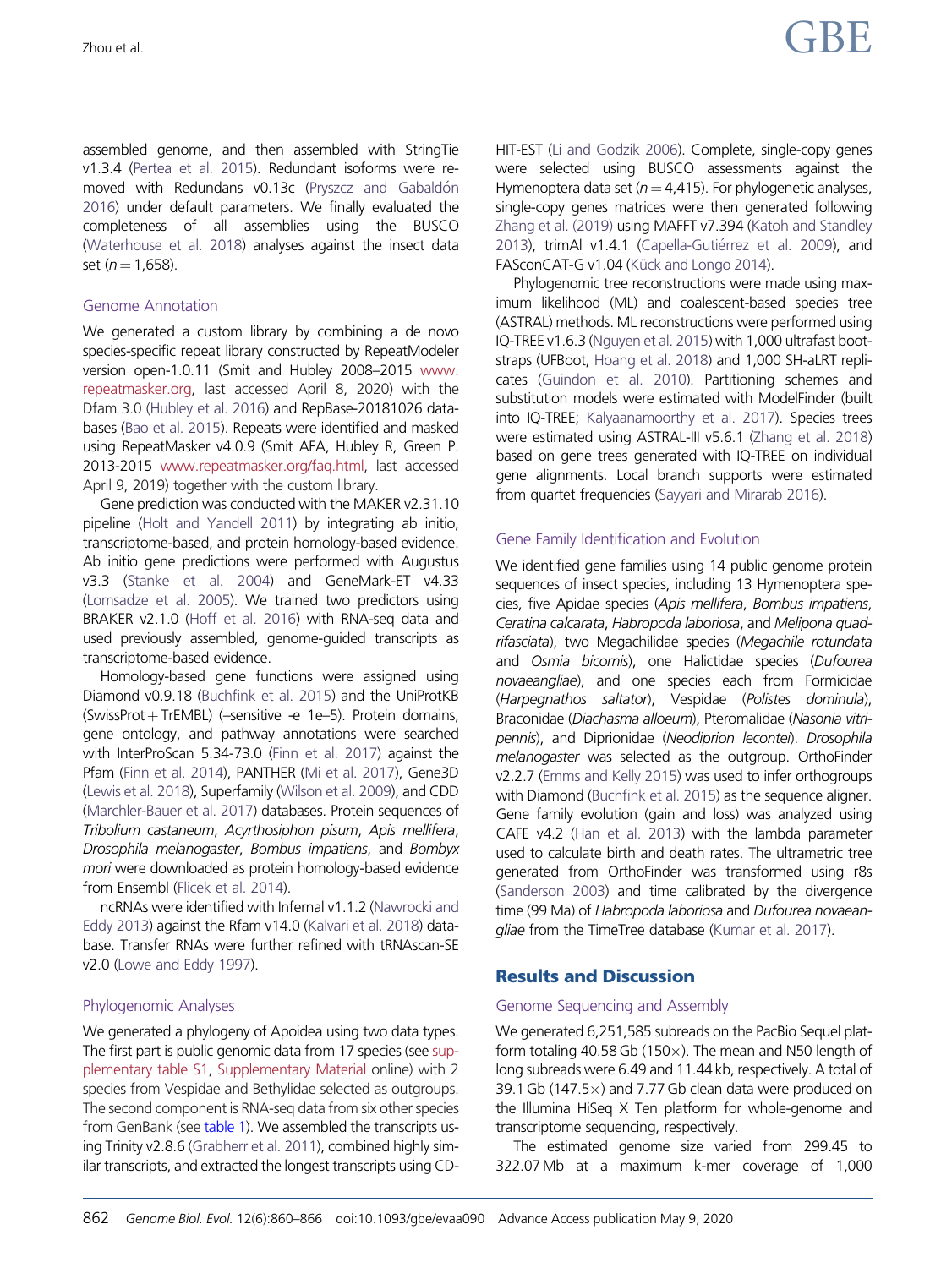| Assembly                   | Total Length (Mb) | No. Scaffolds | N50 Lenath (kb) | Longest Scaffold (Mb) | GC (%) | BUSCO ( $n = 1,658$ ) (%) |               |     |     |
|----------------------------|-------------------|---------------|-----------------|-----------------------|--------|---------------------------|---------------|-----|-----|
|                            |                   |               |                 |                       |        |                           | D             | F   | M   |
| Flye                       | 317.355           | 4,252         | 5,882           | 12.25                 | 39.38  | 99.3                      | 0.7           | 0.0 | 0.7 |
| Falcon                     | 274.246           | 377           | 4.809           | 10.8                  | 39.72  | 88.6                      | 0.2           | 6.6 | 4.8 |
| Merged                     | 274.984           | 343           | 7.254           | 13.274                | 39.68  | 98.9                      | 1.4           | 0.2 | 0.9 |
| Pilon                      | 275.056           | 343           | 7.253           | 13.274                | 39.66  | 99.1                      | $1.4^{\circ}$ | 0.1 | 0.8 |
| Final genome assembly      | 273.056           | 326           | 8.109           | 13.274                | 39.69  | 94.4                      | 1.2           | 1.0 | 4.6 |
| <b>Transcript assembly</b> | 50.080            | 18,407        | 5.41            | 0.05781               | 40.56  | 92.1                      | 4.6           | 3.7 | 4.2 |

# <span id="page-3-0"></span>Table 1

Summary of Each Assembly at Each Step for Colletes gigas

NorE.--Values of final assemblies are bold. C, complete BUSCOs; D, complete and duplicated BUSCOs; F, fragmented BUSCOs; M, missing BUSCOs.

[\(supplementary table S2](https://academic.oup.com/gbe/article-lookup/doi/10.1093/gbe/evaa090#supplementary-data), [Supplementary Material](https://academic.oup.com/gbe/article-lookup/doi/10.1093/gbe/evaa090#supplementary-data) online). The overall rate of heterozygosity (0.176–0.298%) and a distinct first peak occurred at a mean k-mer coverage of 29.33–37.34 in the k-mer plots ([supplementary fig. S2](https://academic.oup.com/gbe/article-lookup/doi/10.1093/gbe/evaa090#supplementary-data), [Supplementary](https://academic.oup.com/gbe/article-lookup/doi/10.1093/gbe/evaa090#supplementary-data) [Material](https://academic.oup.com/gbe/article-lookup/doi/10.1093/gbe/evaa090#supplementary-data) online). Unique (nonrepetitive) length estimates were generally consistent among analyses, ranging from 194.77 to 245.50 Mb. Ranging from 65.85 to 126.89 Mb, our genome repetitive length estimates varied with the maximum k-mer coverage cutoff, indicating that the assembled genome may include a high number of repeated regions.

The size of the Flye assembly was 317.36 Mb including 4,260 contigs, whereas that of the Falcon assembly was 274.25 Mb with an N50 of 4.81 Mb (table 1). The Flye and Falcon assemblies were merged into 343 contigs with  $N50 = 7.25$  Mb after two rounds of quickmerging. Following polishing with Illumina reads and checking for possible contaminants, our final draft assembly of C. gigas had 326 scaffolds, a total length of 273.06 Mb, an N50 length of 8.11 Mb, a maximum scaffold length of 13.274 Mb, and 39.69% GC content. With the genome-guided strategy, there were a total of 18,405 transcripts assembled with a mean and N50 length of 2.72 and 5.41 kb, respectively.

We generated a circular mitochondrial genome of 15,888 bp (GenBank No. MN841004), which is slightly longer and higher  $A + T$  content (86.47%) than the previously published one (KM978210, 15,885 bp in length with 86.29%  $A + T$  content).

Assembly completeness was assessed by querying the genome for the insect BUSCO marker set ( $n = 1,658$ ). We identified 88.6–99.3% complete, 0.0–6.6% fragmented, and 0.7–4.8 missing BUSCOs across all versions of the assembly (table 1).Therefore, the BUSCO analysis indicates that our assembly is near-complete. Genome-guided transcriptome assemblies also show similar completeness. In addition, 92.78% of PacBio long reads, 94.63% of Illumina short reads, as well as all (18,405) assembled transcripts could be mapped to the final genome assembly using the bwa-mem command [\(Li](#page-6-0) [2013](#page-6-0)). All statistics suggest that our assembly is highly complete and reliable.

# Genome Annotation

RepeatMasker identified 378,335 repeats, masking 26.27% of the genome assembly. The top-five, most-abundant repeat types were unclassified repeats (11.05%), Helitron transposable elements (2.95%), DNA/TcMar-Tc1 transposons (2.20%), Gypsy long terminal repeat retrotransposons (1.21%), and DNA/PiggyBac (PB) transposons (0.94%) [\(sup](https://academic.oup.com/gbe/article-lookup/doi/10.1093/gbe/evaa090#supplementary-data)[plementary table S3](https://academic.oup.com/gbe/article-lookup/doi/10.1093/gbe/evaa090#supplementary-data), [Supplementary Material](https://academic.oup.com/gbe/article-lookup/doi/10.1093/gbe/evaa090#supplementary-data) online).

A total of 11,016 protein-coding genes were identified by the MAKER pipeline with means of 5.99 exons and 4.99 introns per gene. The mean length of exons and introns was 271.91 and 665.33 bp, respectively, whereas the gene density of the C. gigas genome was 40.19 genes/Mb. Among predicted genes, 10,851 (98.50%) were supported by protein-based evidence and 9,336 (84.75%) were supported by transcriptome-based evidence. BUSCO analysis identified 1,518 (91.6%) complete, 21 (1.3%) duplicated, 32 (1.9%) fragmented, and 108 (6.5%) missing BUSCOs. InterProScan identified protein domains for 9,495 (86.19%) genes, among which there were 6,577 assigned with gene ontology terms, and 597,486 and 2,729 ones matching the Kyoto Encyclopedia of Genes and Genomes, MetaCyc, and Reactome pathway databases, respectively.

For ncRNAs, we identified 122 rRNAs, 258 tRNAs, 52 micro-RNAs, 52 small nuclear RNAs, 11 ribozymes, 366 cisregulatory elements, 1 antisense, 2 lncRNAs, 3 sRNAs, and 3 other ncRNAs. A total of 21 tRNA isotypes were identified, excepting the SelCys-isotype. (See details in [supplementary](https://academic.oup.com/gbe/article-lookup/doi/10.1093/gbe/evaa090#supplementary-data) [table S4,](https://academic.oup.com/gbe/article-lookup/doi/10.1093/gbe/evaa090#supplementary-data) [Supplementary Material](https://academic.oup.com/gbe/article-lookup/doi/10.1093/gbe/evaa090#supplementary-data) online.)

## Phylogenomic Analyses

Nucleotide and protein matrices of 147 shared, single-copy genes had 212,277 and 70,268 sites that were divided by ModelFinder into 49 and 50 partitions, respectively. ML trees from proteins generated the same topologies as species trees generated by ASTRAL-III using both nucleotide and protein matrices, which were similar to the ML ones generated using nucleotide matrices, except for the position of Andrena fulva. All interior nodes were supported with high values [\(fig. 1\)](#page-4-0). The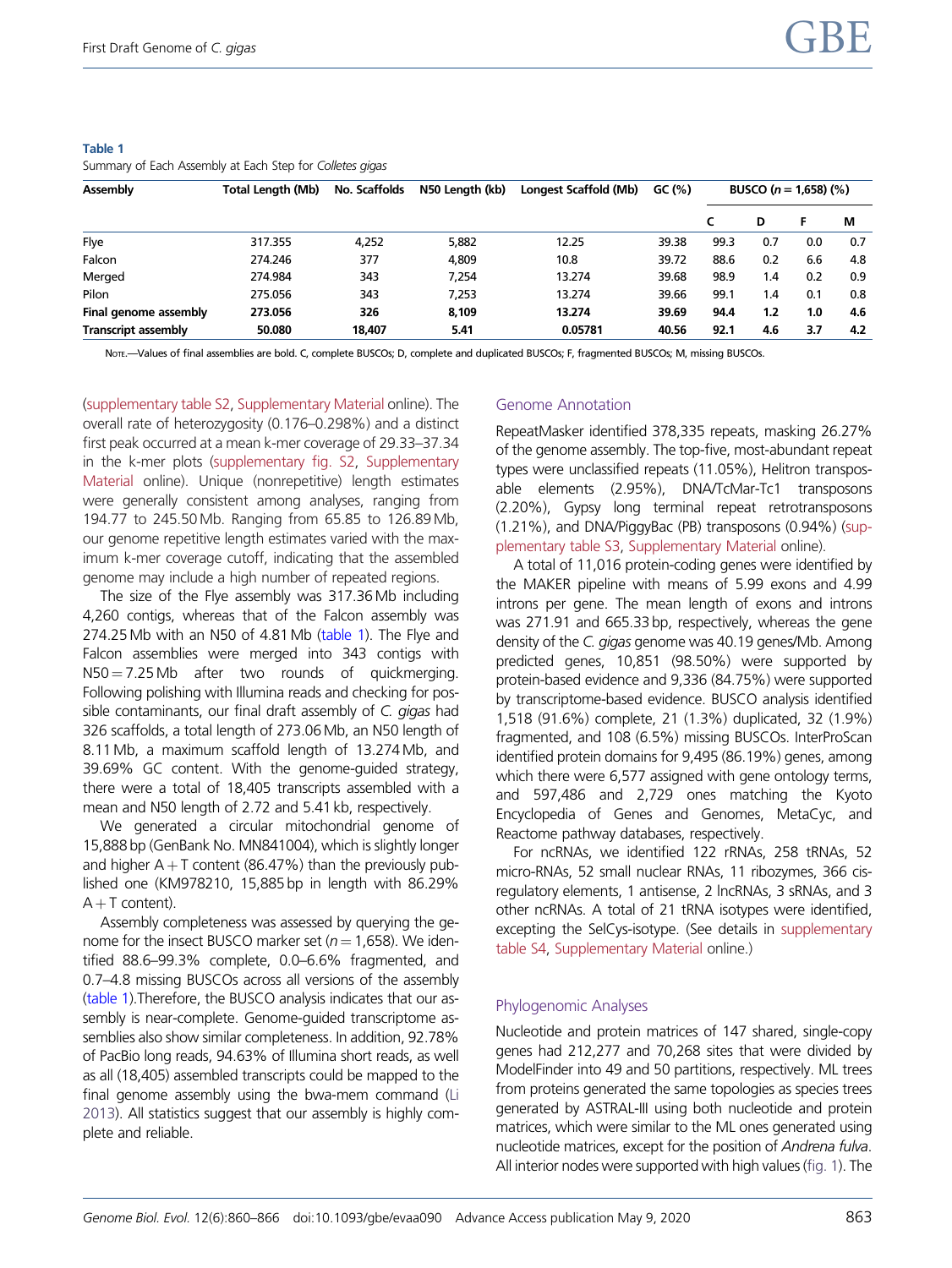<span id="page-4-0"></span>

FIG. 1—Phylogenomic trees of Apoidea constructed based on protein (left) and nucleotide (right) matrices of single-copy genes from 19 published whole genomes and six RNA-seq data sets. Support values are given at nodes. Species in blue belong to family Apidae, orange belong to Megachilidae, yellow belong to Halictidae, red belong to Colletidae, gray belong to Andrenidae, purple belong to Philanthidae, and brown belong to Sphecidae. Gonniozus legneri and Polistes dominula were used as outgroups.

phylogeny of Apoidea derived from protein data shows the sister relationship between species of (Apidae Megachilidae) sister to  $((Colletidae + Halictidae) +$ Andrenidae), supporting the results of numerous recent phylogenies [\(Hedtke et al. 2013;](#page-5-0) [Branstetter et al. 2017](#page-5-0); [Peters](#page-6-0) [et al. 2017](#page-6-0); [Sann et al. 2018\)](#page-6-0).

## Gene Family Evolution

Gene families were identified using OrthoFinder based on 14 hymenopterans and *D. melanogaster*. Overall, 91.4% (184,939) of genes were assigned into 10,994 gene families with a mean orthogroup size of 16.8. Among 5,254 families shared by all species, 1,473 were single-copy orthogroups. For C. gigas, 10,926 (94.20%) genes were clustered into 10,269 gene families, and only one family and seven genes were specific to C. gigas [\(supplementary table S5](https://academic.oup.com/gbe/article-lookup/doi/10.1093/gbe/evaa090#supplementary-data), [Supplementary](https://academic.oup.com/gbe/article-lookup/doi/10.1093/gbe/evaa090#supplementary-data) [Material](https://academic.oup.com/gbe/article-lookup/doi/10.1093/gbe/evaa090#supplementary-data) online).

We analyzed gene family evolution (gain and loss) using CAFE and estimated gene birth rate (lambda) at 0.00120 when accounting for duplications/gene/Ma. We found that 968 gene families experienced significant expansion or contraction events (family-wide  $P$  value  $<$  0.05, [supplementary](https://academic.oup.com/gbe/article-lookup/doi/10.1093/gbe/evaa090#supplementary-data) [table S6,](https://academic.oup.com/gbe/article-lookup/doi/10.1093/gbe/evaa090#supplementary-data) [Supplementary Material](https://academic.oup.com/gbe/article-lookup/doi/10.1093/gbe/evaa090#supplementary-data) online), with details for the 15 species shown in [supplementary figure S3](https://academic.oup.com/gbe/article-lookup/doi/10.1093/gbe/evaa090#supplementary-data), [Supplementary Material](https://academic.oup.com/gbe/article-lookup/doi/10.1093/gbe/evaa090#supplementary-data) online. Among them, C. gigas has 70 (33 expansions and 37 contractions) rapidly evolving families [\(supplementary table S7](https://academic.oup.com/gbe/article-lookup/doi/10.1093/gbe/evaa090#supplementary-data), [Supplementary Material](https://academic.oup.com/gbe/article-lookup/doi/10.1093/gbe/evaa090#supplementary-data) online). The top-five of the largest expanded families were reverse transcriptase (RNA-dependent DNA polymerase) (112), transposase (90), zinc finger (32), carboxylesterase family (17), and olfactory receptor (15). Among them, olfactory receptors are a large family of membrane-associated Gprotein-coupled receptors that play crucial roles in insect survival and reproductive success, mediating responses to food, mates, and oviposition sites [\(Hallem et al. 2006\)](#page-5-0), and carboxylesterase is a multifunctional superfamily widely distributed in nature, many as enzymes participating in catalyzing chemical reactions involving compounds such as toxins or drugs, meaning they play important roles in xenobiotic detoxification [\(Yu et al. 2009;](#page-6-0) [Aranda et al. 2014](#page-5-0)), which could be directly beneficial for foraging on the toxic nectar and pollen of Ca. oleifera. Similarly, more olfactory receptors should make C. gigas better at selecting the specific floral resources it is best adapted to, or perhaps even enable measurement of toxins between specific flowers or at stages of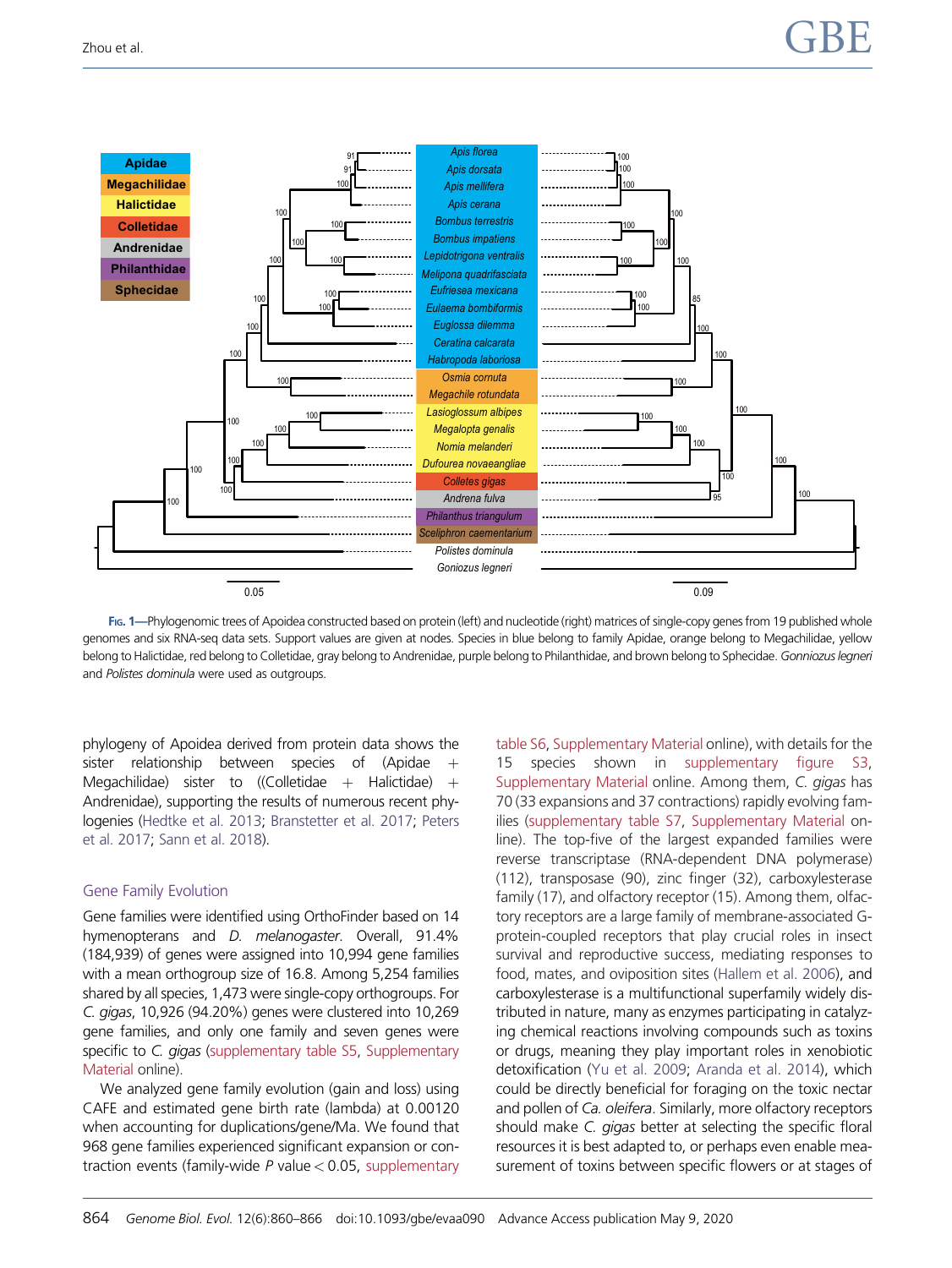<span id="page-5-0"></span>bloom such that this species could minimize its exposure, but more study is necessary to determine the major genomic elements related to the specialization of this species on the chemically defended Ca. oleifera.

## Supplementary Material

[Supplementary data](https://academic.oup.com/gbe/article-lookup/doi/10.1093/gbe/evaa090#supplementary-data) are available at Genome Biology and Evolution online.

#### Acknowledgments

This work was supported by the National Science & Technology Fundamental Resources Investigation Program of China (2018FY100400) and the Strategic Priority Research Program of the Chinese Academy of Science (XDB31030402). Q.-S.Z. was also supported by the National Natural Science Foundation of China (31801998). A.L. acknowledges funding supports by the Youth Innovation Promotion Association of the Chinese Academy of Sciences (2017118). M.C.O. acknowledges the NSFC International Young Scholars Program (31850410464). C.-D.Z. acknowledges funding supports by the National Science Fund for Distinguished Young Scholars (31625024).

## Author Contributions

Q.-S.Z. and C.-D.Z. designed the study. Q.-S.Z., Z.-Q.N., and Q.-T.W. collected the samples. Q.-S.Z., F.Z., and A.L. performed the analyses and wrote the paper. Z.-Q.N. and M.C.O. provided subject matter expertise throughout. All authors edited and approved the final manuscript.

## Literature Cited

- Almeida EAB. 2008. Colletidae nesting biology (Hymenoptera: Apoidea). Apidologie 39(1):16–29.
- Almeida EAB, Pie MR, Brady SG, Danforth BN. 2012. Biogeography and diversification of colletid bees (Hymenoptera: Colletidae): emerging patterns from the southern end of the world. J Biogeogr. 39(3):526–544.
- Aranda J, et al. 2014. The catalytic mechanism of carboxylesterases: a computational study. Biochemistry 53(36):5820–5829.
- Ascher JS, Pickering J. 2018. Discover life bee species guide and world checklist (Hymenoptera: Apoidea: Anthophila). Available from: [http://](http://www.discoverlife.org/mp/20q? guide=Apoidea_species) [www.discoverlife.org/mp/20q? guide](http://www.discoverlife.org/mp/20q? guide=Apoidea_species)=[Apoidea\\_species.](http://www.discoverlife.org/mp/20q? guide=Apoidea_species)
- Bao WD, Kojima KK, Kohany O. 2015. Repbase update, a database of repetitive elements in eukaryotic genomes. Mobile DNA 6(1):11.
- Bernt M, et al. 2013. MITOS: improved de novo metazoan mitochondrial genome annotation. Mol Phylogenet Evol. 69(2):313–319.
- Branstetter MG, et al. 2017. Phylogenomic insights into the evolution of stinging wasps and the origins of ants and bees. Curr Biol. 27(7):1019–1025.
- Branstetter MG, et al. 2018. Genomes of the Hymenoptera. Curr Opin Insect Sci. 25:65–75.
- Buchfink B, Xie C, Huson DH. 2015. Fast and sensitive protein alignment using DIAMOND. Nat Methods. 12(1):59–60.
- Camacho C, et al. 2009. BLAST+: architecture and applications. BMC Bioinformatics 10(1):421.
- Capella-Gutiérrez S, Silla-Martinez JM, Gabaldon T. 2009. trimAl: a tool for automated alignment trimming in large-scale phylogenetic analyses. Bioinformatics 25(15):1972–1973.
- Chakraborty M, Baldwin-Brown JG, Long AD, Emerson JJ. 2016. Contiguous and accurate de novo assembly of metazoan genomes with modest long read coverage. Nucleic Acids Res. 44(19):e147.
- Chen Y, Ye WC, Zhang YD, Xu YS. 2015. High speed BLASTN: an accelerated MegaBLAST search tool. Nucleic Acids Res. 43(16):7762–7768.
- Chin CS, et al. 2016. Phased diploid genome assembly with singlemolecule real-time sequencing. Nat Methods. 13(12):1050–1054.
- Danforth BN, Cardinal S, Praz C, Almeida EAB, Michez D. 2013. The impact of molecular data on our understanding of bee phylogeny and evolution. Annu Rev Entomol. 58(1):57–78.
- Danforth BN, Sipes S, Fang J, Brady SG. 2006. The history of early bee diversification based on five genes plus morphology. Proc Natl Acad Sci U S A. 103(41):15118–15123.
- Emms DM, Kelly S. 2015. OrthoFinder: solving fundamental biases in whole genome comparisons dramatically improves orthogroup inference accuracy. Genome Biol. 16(1):157.
- Ferrari RR, Onuferko TM, Monckton SK, Packer L. 2020. The evolutionary history of the cellophane bee genus Colletes Latreille (Hymenoptera: Colletidae): molecular phylogeny, biogeography and implications for a global infrageneric classification. Mol Phylogenet Evol. 146:106750.
- Finn RD, Miller BL, Clements J, Bateman A. 2014. iPfam: a database of protein family and domain interactions found in the Protein Data Bank. Nucleic Acids Res. 42(D1):D364–D373.
- Finn RD, et al. 2017. InterPro in 2017-beyond protein family and domain annotations. Nucleic Acids Res. 45(D1):D190–D199.
- Flicek P, et al. 2014. Ensembl 2014. Nucleic Acids Res. 42(D1):D749–D755.
- Garibaldi LA, et al. 2011. Stability of pollination services decreases with isolation from natural areas despite honey bee visits. Ecol Lett. 14(10):1062–1072.
- Garibaldi LA, et al. 2013. Wild pollinators enhance fruit set of crops regardless of honey bee abundance. Science 339(6127):1608–1611.
- Grabherr MG, et al. 2011. Full-length transcriptome assembly from RNAseq data without a reference genome. Nat Biotechnol. 29(7):644–652.
- Guindon S, et al. 2010. New algorithms and methods to estimate maximum-likelihood phylogenies: assessing the performance of PhyML 3.0. Syst Biol. 59(3):307–321.
- Hahn C, Bachmann L, Chevreux B. 2013. Reconstructing mitochondrial genomes directly from genomic next-generation sequencing reads—a baiting and iterative mapping approach. Nucleic Acids Res. 41(13):e129.
- Hallem EA, Dahanukar A, Carlson JR. 2006. Insect odor and taste receptors. Annu Rev Entomol. 51(1):113–135.
- Han MV, Thomas GWC, Lugo-Martinez J, Hahn MW. 2013. Estimating gene gain and loss rates in the presence of error in genome assembly and annotation using CAFE 3. Mol Biol Evol. 30(8):1987–1997.
- Hedtke SM, Patiny S, Danforth BN. 2013. The bee tree of life: a supermatrix approach to apoid phylogeny and biogeography. BMC Evol Biol. 13(1):138.
- Hoang DT, Chernomor O, Von HA, Minh BQ, Le SV. 2018. UFBoot2: improving the ultrafast bootstrap approximation. Mol Biol Evol. 35(2):518–522.
- Hoff KJ, Lange S, Lomsadze A, Borodovsky M, Stanke M. 2016. BRAKER1: unsupervised RNA-Seq-based genome annotation with GeneMark-ET and AUGUSTUS. Bioinformatics 32(5):767–769.
- Holt C, Yandell M. 2011. MAKER2: an annotation pipeline and genomedatabase management tool for second-generation genome projects. BMC Bioinformatics 12(1):491.